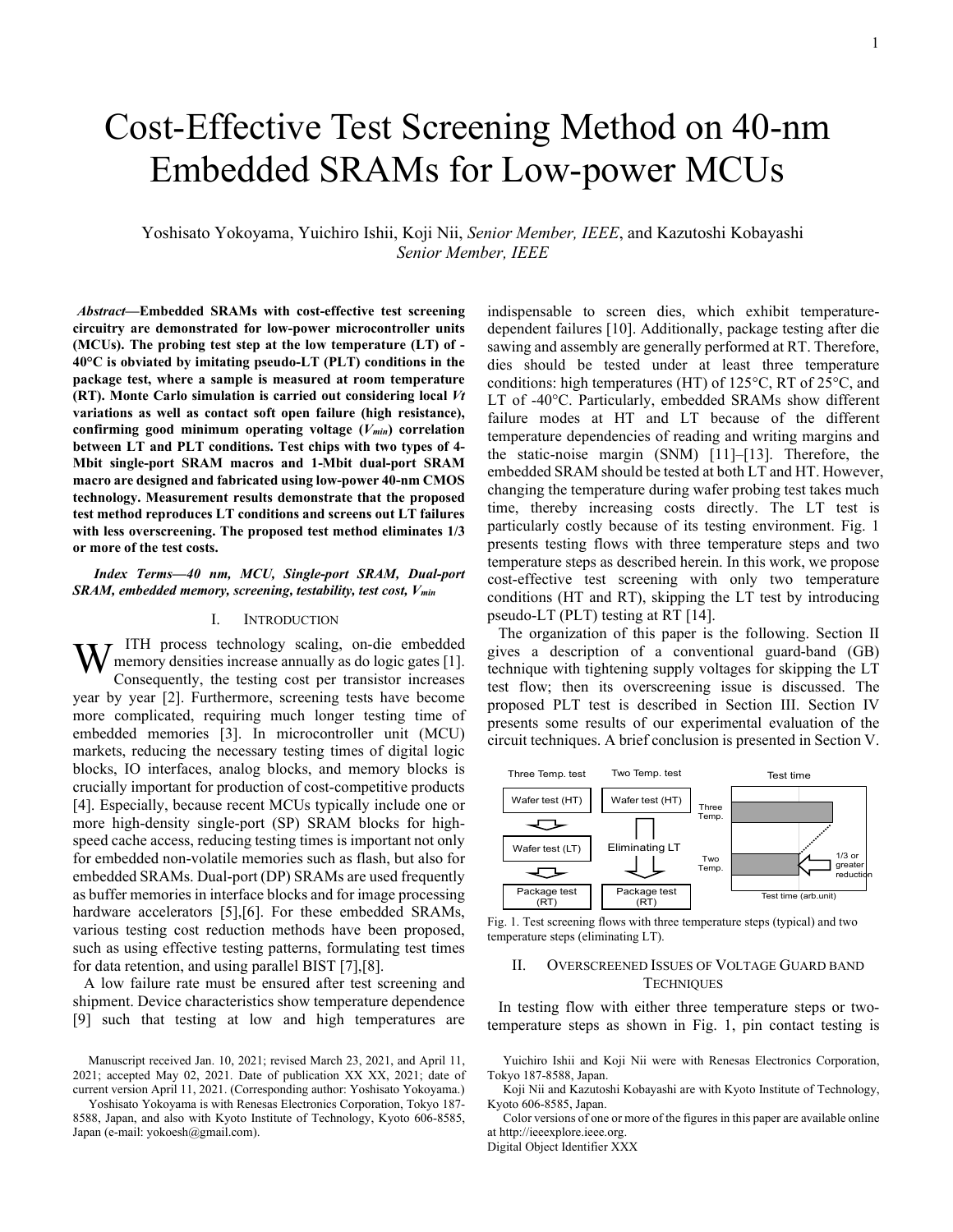followed by wafer probing tests at HT first. It is typically executed to screen out SNM failures at the read operation in the embedded SRAM and to screen out leakage failures that occur during standby mode. Solid failures caused by defects, which are not dependent on the temperature change, are also screened out by the first wafer probing test. Next, in the three temperature steps, the wafer probing test at LT is executed. Then the package test at RT is conducted after die sawing and package assembly. Elimination of second testing in LT conditions is effective at reducing testing time. The first HT testing is a necessary step for screening out the worst leakage conditions. The test after packaging cannot be skipped because it removes assembly failure dies.

Testing at LT is performed mainly to detect failure bits that have less write margin at the write operation in the embedded SRAM. As described above, the SRAM minimum operating voltage (*Vmin*) at read operation (read-*Vmin*) becomes worse at HT because of SNM temperature dependence, whereas the SRAM *Vmin* at write operation (write-*Vmin*) becomes worse at LT. Here, we discuss how to screen out the write-*Vmin* failures at RT. By lowering the voltage in the test mode, one can perform more stringent tests and screen dies with poor operating margin in the CMOS logics [\[15\],](#page-4-13)[\[16\].](#page-4-14) The lowered voltage is also effective for embedded SRAMs. Fewer write margin bits can be screened out at RT testing with additional appropriate GB voltage. However, voltage GB technique sometimes induces overscreening, leading to undesirable yield loss [\[17\].](#page-4-15) Especially, the failure SRAM bits at LT has no constant write-*Vmin* offsets between LT and RT conditions because variations of write-*Vmin* offsets are caused not only by different temperature dependencies of MOS characteristics but also by abnormal contact-diffusion high resistances (soft open) in write operations.

Figures 2(a) and 2(b) respectively depict soft open failure models of contact-diffusion high resistance in the 6T SP and DP 8T SRAM bitcells during write operations. Here, there are SP SRAM bitcells of two types. One is the high-density (HD) type for a compact area. The other is high-current (HC) type for high-speed caches. Both bitcell layouts have identical topology, except for the values of transistor sizes. Some contact holes in a bitcell might take part in the write failure under LT conditions. As shown in [Fig. 2\(](#page-1-0)a), if an abnormal contact hole is connected to either source or drain nodes of pass-gate NMOS: PGT or pull-up PMOS: PUB, which have high resistance of more than several kilo-ohms, then the write-*Vmin* of the bitcell is much worse than that of RT conditions. Neither PDT nor PDB affects write operations. The same model is used for DP 8T SRAM bitcell, as shown in [Fig. 2.](#page-1-0) [Fig. 3](#page-1-1) shows SPICE simulation results of temperature dependencies of write**-***Vmin* with PGT=0 Ω and 10 kΩ for a 6 T SP bitcell. The *Vmin* offset between RT and LT with PGT=0  $\Omega$ , is 60 mV, whereas that with PGT=10 k $\Omega$  is 240 mV.

If *Vmin* of each die is shown in a graph with *Vmin* at RT on the x-axis and  $V_{min}$  at LT on the y-axis, then  $V_{min}$  is classified into four quadrants by boundary voltage for non-failure products, as shown in [Fig. 4\(](#page-1-2)a). Dies in the third quadrant are non-failures that have passed both RT and LT testing. The dies in the first, second, and fourth quadrants are failed dies, which failed during either RT or LT testing. The blue regions in [Fig. 4\(](#page-1-2)b) show

images of *Vmin* distributions. Actually, RT testing should be executed at the screening test with GB voltage (shown as the red line in [Fig. 4\(](#page-1-2)b)) to detect all failure dies in the second quadrant. Otherwise, some failure dies in LT conditions cannot be detected in the RT testing with no GB voltage. Some dies are between GB voltage and typical voltage in the third quadrant, as shown in [Fig. 4\(](#page-1-2)b). These dies are overscreened if we introduce RT testing with GB voltage instead of LT testing at typical voltages.



<span id="page-1-0"></span>Fig. 2. Write failure models with abnormal contact-diffusion high resistance. Red rectangles are contacts with high resistance.



<span id="page-1-1"></span>Fig. 3. Temperature dependence of write-*Vmin* with normal resistance contact (*R*=0 Ω) and abnormal high-resistance contact (*R*=10 kΩ).



## <span id="page-1-2"></span>III. PROPOSED PSEUDO LOW TEMPERATURE TEST

# *A. Pseudo Low Temperature (PLT) Test*

In this section, we propose a PLT test method to eliminate the LT test flow. [Fig. 5](#page-2-0) presents the concept of imitation of the write disturbance condition at LT. The bitcell construct and transistor names are the same as those shown in [Fig. 2.](#page-1-0) [Fig. 5\(](#page-2-0)a) depicts the proposed test method: "PG test". In general, *Vt* is defined as the drain–source voltage  $(V_{GS})$  when the current drain–source (*IDS*) reaches a certain value. Therefore, *Vt* can be pseudo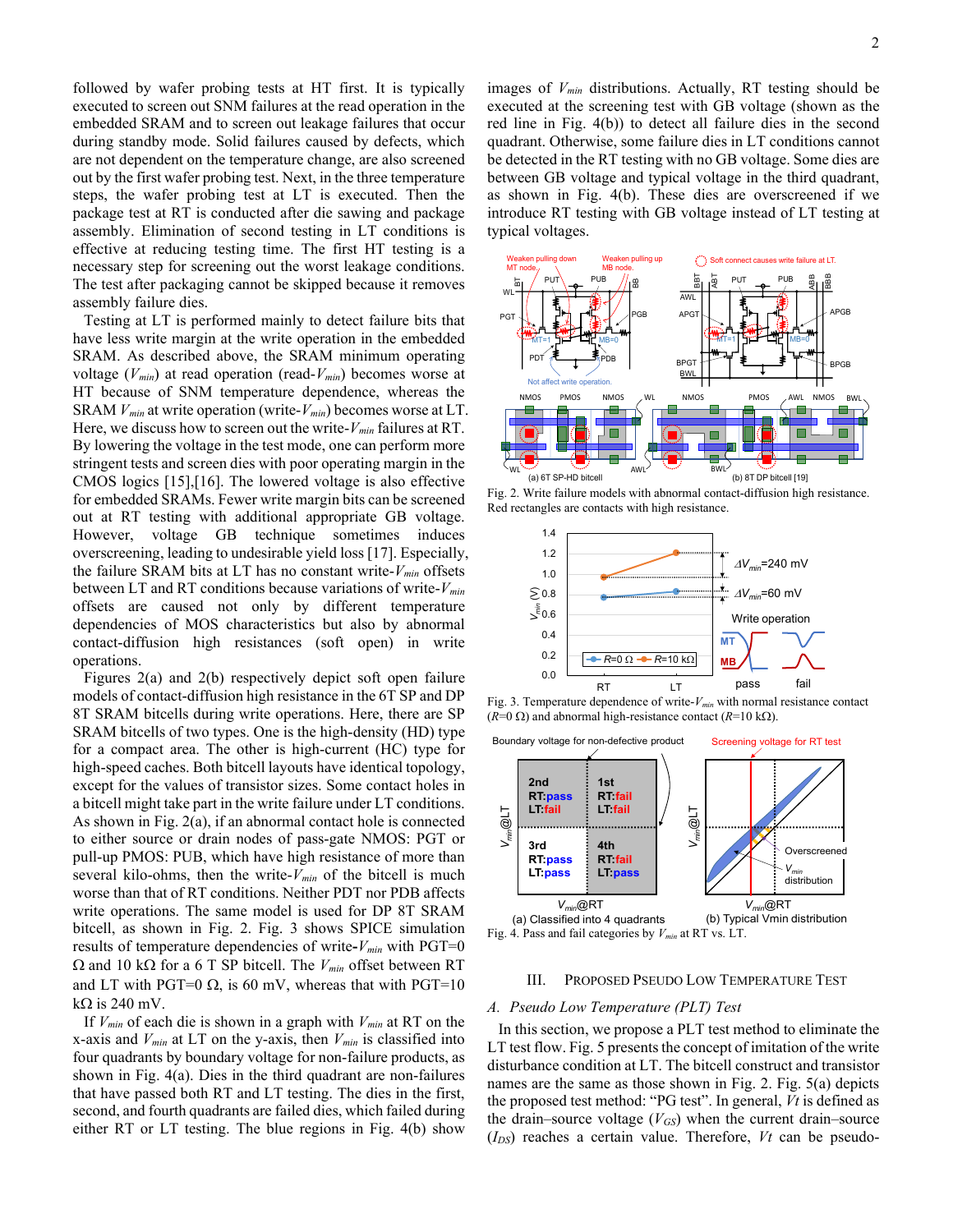shifted by lowering the WL voltage. The wordline (WL) voltage is lowered to reproduce LT conditions in which the threshold voltage (*Vt*) of PGT and PGB is raised. [Fig. 5\(](#page-2-0)b) depicts another proposed test method: "PU test". Similarly to the PG test, the bitline (BL) is raised to reproduce LT conditions of PUT and PUB for the write operation. The number of overscreened bitcells can be reduced using this technique. An 8T DP bitcell has two WLs and BLs to achieve read/write operations simultaneously and asynchronously. The 8T DP bitcell has a "disturbance issue[" \[18\]](#page-4-16)[,\[19\].](#page-4-17) The worst case of DP SRAM write operation arises when WLs for the A-port and Bport are activated simultaneously. The BLs of the port that does not execute the write operation is charged to the high level. Similarly to the 6T SP bitcell, the GB voltage can be estimated using accelerated Monte Carlo simulation.



<span id="page-2-0"></span>Fig. 5. Concept of reproducing the LT test conditions.

[Fig. 6\(](#page-2-1)a) presents simulation results for RT vs. LT write-*Vmin* of 40 nm 6T SP-HD bitcells with resistance at PGT or PUB in the worst process conditions (SF: slow NMOS and fast PMOS). A simulation with *N*=4000 iterations with three times accelerated sigma-*Vt* was carried out using Monte Carlo simulation. In this case, *N*=4000 has variation that is equal to about 10 sigma. The horizontal axis shows *Vmin* at RT. The vertical axis shows *Vmin* at LT. If the boundary voltage for nonfailure dies is 1.05 V, then the GB voltage at RT can be expected to be lower than 0.91 V to screen out defects appropriately. The "worst cell" in [Fig.](#page-2-1) 6(a) determines the GB voltage to screen out low-temperature failures at RT. The estimated percentage of overscreened dies is 3.0%. Cross plots in [Fig. 6\(](#page-2-1)a) portray samples that pass the RT test and which fail the LT test if voltage GB technique and PLT would be applied.

Fig.  $6(b)$  presents simulation results of write- $V_{min}$  distributions at LT vs. PLT, given by setting  $\Delta V = 30$  mV and  $\Delta V = 20$ mV, respectively, as shown in [Fig. 5.](#page-2-0) ∆*V1* and ∆*V2* are calculable by the difference of *Vt* between low temperature and RT with SPICE simulation. They depend only on bitcell transistors. Compared to the original *Vmin* distributions of RT vs. LT [\(Fig. 6\(](#page-2-1)a)), the GB voltage between LT vs. PLT is smaller, narrowing the distributions. By finding the optimal disturbance conditions of ∆*V1* and ∆*V2*, good *Vmin* correlation between RT (PLT) and LT is obtainable. In this case, only 10 mV *Vmin*

offsets are observed, reducing the number of overscreened bitcells by 76.6% compared to the conventional method conducted using GB voltage only. [Fig. 7](#page-2-2) presents simulation results for RT vs. LT write- $V_{min}$ . The worst process conditions for the 8T DP bitcell write operation are "SS: slow NMOS and slow PMOS" [\[19\].](#page-4-17) Slightly remained over-screened bits in the proposed scheme of Fig. 6 and 7 are derived from some variations of Vt shift from RT to LT.



<span id="page-2-1"></span>Fig. 6. Simulated write-*Vmin* distribution of 6T SP-HD bitcell: (a) RT vs. LT and (b) RT with PLT vs. LT.



<span id="page-2-2"></span>Fig. 7. Simulated write-*Vmin* distribution of 8T DP bitcell: (a) RT vs. LT and (b) RT with PLT vs. LT.

#### *B. Circuit Design*

[Fig. 8](#page-3-0) portrays a schematic diagram of SP SRAM macro with the proposed PLT test circuitry. To control the pseudo-test mode, two test input signals are added: TPU and TPG. When the TPU signal is enabled ("1"), each pull-up NMOS "MNBB" and "MNBT" in [Fig. 8](#page-3-0) connected to each write amplifiers (WA in [Fig. 8\)](#page-3-0) turns on. The corresponding BL voltage rises slightly from the VSS level during the write operation. Similarly, when the TPG signal is enabled ("1"), the weak pull-down PMOS MPW connected to LCVDD, which is the source node of each WL with pulled-up always-on PMOS PSW, turns on to slightly lower the WL voltage from the VDD in the write operation. The corresponding WL voltage decreases slightly from the VDD level in the write operation. This PLT test circuity can also be adapted for the 8T DP bitcell, similarly to the 6T SP bitcell. [Fig.](#page-3-1)  [9](#page-3-1) presents circuit simulation waveforms of the 6T SP-HD bitcell under the PLT test condition at RT. The WL voltage (signal WL) is lowered by about 30 mV in the PG test mode. The BL voltage (signal BT) is raised by about 20 mV. Results show that the flipping time of the internal nodes (signals MT and MB) in the PLT test mode resembles that of the nodes in LT test conditions.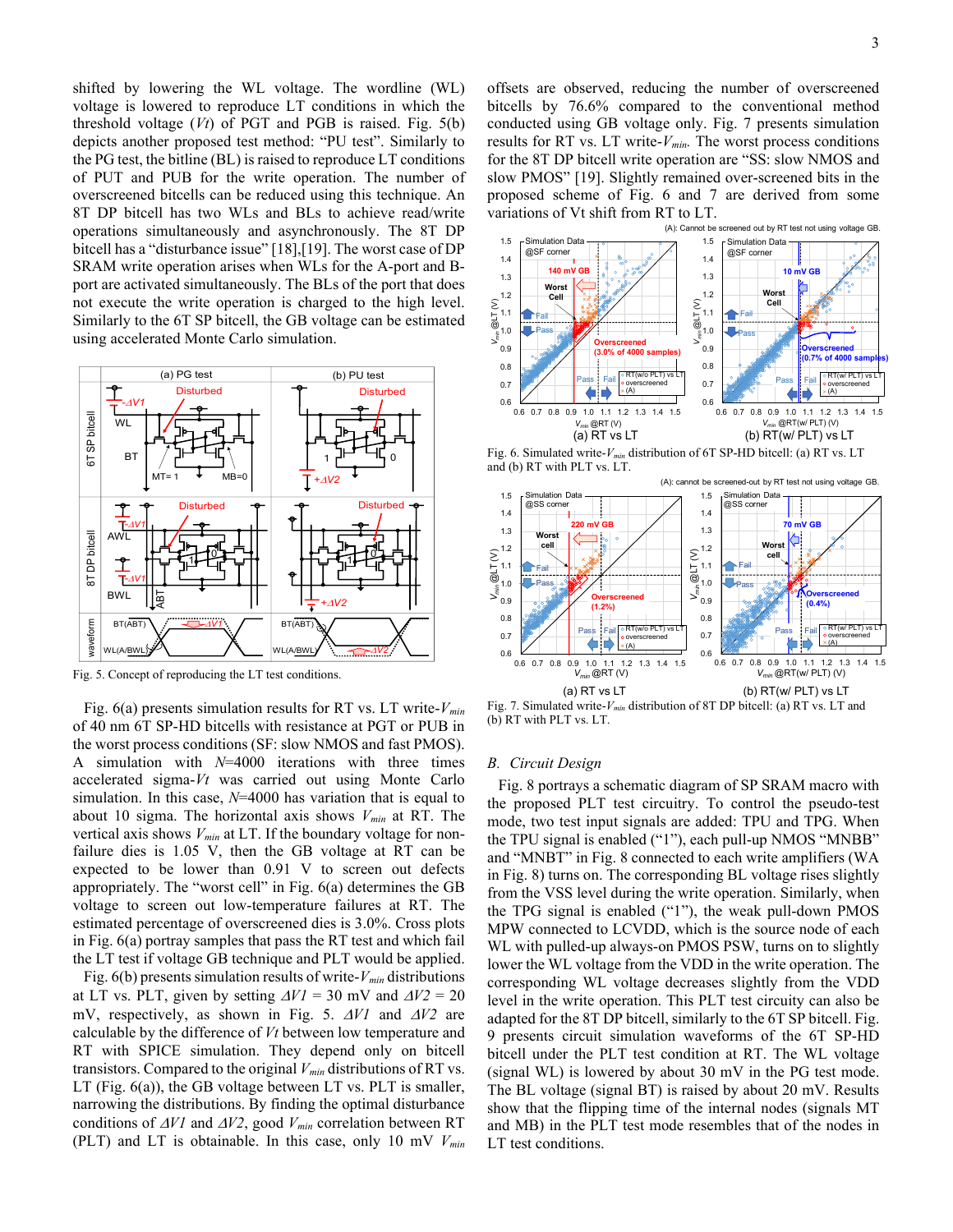[TABLE I](#page-3-2) presents ∆*V1* and ∆*V2* settings shown i[n Fig. 5.](#page-2-0) The same settings of <sup>∆</sup>*V1* and ∆*V2* are applied for both 6T SP-HD and SP-HC bitcells because those transistor characteristics are very similar. Different settings of ∆*V1* = 33 mV and ∆*V2* = 30 mV are applied for 8T DP bitcell. This is because of the threshold voltage differences between 6T SP bitcell and 8T DP one and disturbance condition by both A-port and B-port activation in 8T DP one. The distributions of *Vmin* of DP SteRAM, as shown in [Fig. 7](#page-2-2) are broader than that of 6T SP SRAMs in low voltage regions. It is caused by the disturbance issue that is an inherent issue of the 8T DP bitcell [\[18\],](#page-4-16)[\[19\].](#page-4-17) The calculated GB voltages for the conventional test flow and the proposed test flow are, respectively, 220 mV and 70 mV.





<span id="page-3-0"></span>Fig. 8. Schematic diagram of SP SRAM macro with PLT circuitry.



<span id="page-3-1"></span>Fig. 9. Simulated waveform of write operation in PLT of 6T SP-HD bitcell.

<span id="page-3-2"></span>TABLE I BIAS SETTING FOR EACH BITCELL IN THE PLT TEST MODE

|                  | AV1   | AV2   |  |  |
|------------------|-------|-------|--|--|
| 6T SP-HD bitcell | 30 mV | 20 mV |  |  |
| 6T SP-HC bitcell |       |       |  |  |
| 8T DP bitcell    | 33 mV | 30 mV |  |  |

#### IV. DESIGN AND EVALUATION OF 40 NM TEST CHIP

[Fig. 10](#page-3-3) portrays a photograph of the test chip die used for the proposed SRAM macros. For targeting low-power MCUs intended for IoT or wearable markets, we use 40 nm low-power CMOS technology. [TABLE II](#page-3-4) presents a summary of the test chip features. Thirty-two 128-kbit SRAM macros (total 4-Mbit) using 6T SP-HD bitcell, 64 64-kbit SRAM macros (total 4Mbit) using 6T SP-HC bitcell, and 64 16-kbit SRAM macros using 8T DP bitcell are implemented in a test chip. The area overhead of PLT test circuitry is less than 0.01% in each SRAM macro. Power overhead of PLT is about 10%; PLT is used only for the screening test.



<span id="page-3-3"></span>Fig. 10. Microphotograph of the test chip using 40 nm low-power CMOS.

TABLE II TEST CHIP FEATURES

<span id="page-3-4"></span>

|                                       | <b>Bitcell type</b>                                        |                           |                             |  |  |  |  |
|---------------------------------------|------------------------------------------------------------|---------------------------|-----------------------------|--|--|--|--|
|                                       | <b>6T SP-HD</b>                                            | <b>6T SP-HC</b>           | 8T DP                       |  |  |  |  |
| Technology                            | 40 nm low-power CMOS process                               |                           |                             |  |  |  |  |
| Macro                                 | 128-kbit                                                   | 64-kbit                   | 16 kbit                     |  |  |  |  |
| configuration                         | (4096 word x 32 bit)                                       | (2048 word x 32 bit)      | (512 word x 32 bit)         |  |  |  |  |
| Macro size                            | 207.3 um x 183.9 um                                        | 291.1 um x 111.5 um       | 274.3 um x 67.1 um          |  |  |  |  |
| of instances                          | $(38121 \,\mathrm{\upmu m}^2)$<br>(32468 µm <sup>2</sup> ) |                           | (18398 µm <sup>2</sup> )    |  |  |  |  |
| <b>Bit density</b>                    | 3.28 Mbit/mm <sup>2</sup>                                  | 1.92 Mbit/mm <sup>2</sup> | $0.85$ Mbit/mm <sup>2</sup> |  |  |  |  |
| <b>Total capacity</b>                 | 4 Mbit                                                     | 4 Mbit                    | 1 Mbit                      |  |  |  |  |
| <b>Access time</b><br>@SS 1.04V -40°C | $2.92$ ns                                                  | $0.98$ ns                 | $2.32$ ns                   |  |  |  |  |
| Leakage power<br>@FF 125°C            | 3742 µW/Mbit                                               |                           | 13356 µW/Mbit               |  |  |  |  |

[Fig. 11\(](#page-4-18)a) shows measured *Vmin* distributions of 6T SP-HD bitcell at RT and LT after HT testing for 140 mV GB w/o PLT and 10 mV GB w/ PLT. In all, 305 dies are measured, but HT failure dies are not shown in the graph. Similarly to [Fig. 6,](#page-2-1) it is apparent that the distribution of *Vmin* is shifted by PLT on the LT=RT line. There are 29 overscreened dies used in the conventional method w/o PLT flow, although only 1 overscreened die is observed using the proposed method with PLT. Similarly to the 6T SP-HD bitcell, measured *Vmin* distributions of 6T SP-HC bitcell and 8T DP bitcell are shown in Figs. 16(b) and 16(c). [TABLE III](#page-4-19) presents the number of screened out dies for each testing step. We can see that test cost of PLT is 66% of that of the conventional 3 temperature test. The number of overscreened samples of PLT is less than the conventional voltage GB test. The same GB voltage of 6T SP-HD bitcell is applied to the 6T SP-HC bitcell because both schematics and layout topologies are equal. They have the same write failure modes.

To adopt the PLT method for a leading product in early production stages, many measured data are collected in the LT and PLT tests, improving the GB voltage accuracy for the PLT test. During the mass production stage, one can eliminate the LT tests using the most appropriate GB voltage for the PLT test. In actuality, some discrepancies might arise between the SPICE model of transistor and the silicon data. Therefore, the most appropriate GB voltage is updated by the large amount of evaluation data in mass production.